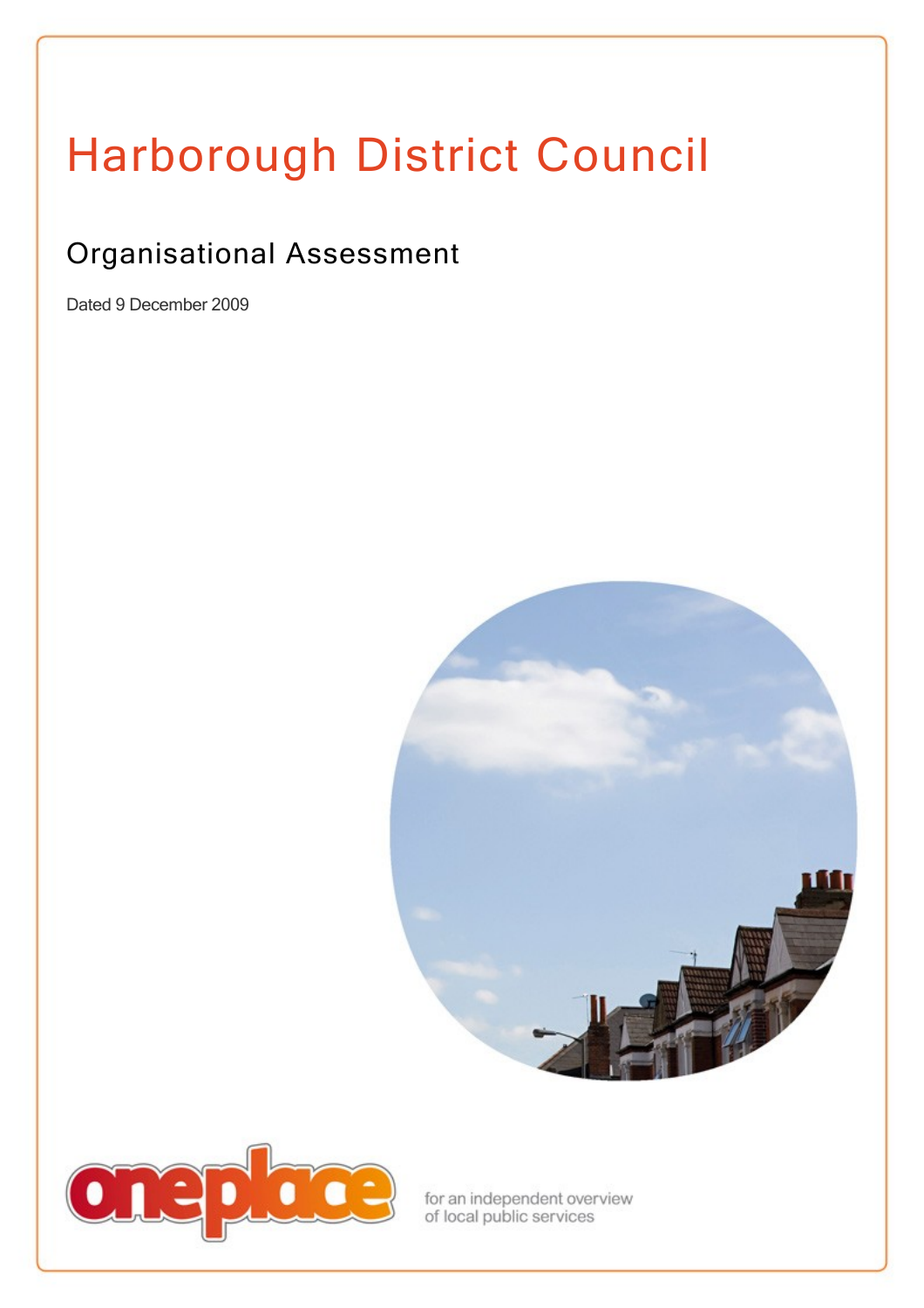## Harborough District Council

### Overall, Harborough District Council performs adequately

| Managing performance   | 2 out of 4             |
|------------------------|------------------------|
| Use of resources       | 2 out of 4             |
| Managing finances      | $\frac{1}{2}$ out of 4 |
| Governing the business | $\frac{1}{2}$ out of 4 |
| Managing resources     | 2 out of 4             |

Description of scores:

1. An organisation that does not meet minimum requirements, Performs Poorly

2. An organisation that meets only minimum requirements, Performs Adequately

3. An organisation that exceeds minimum requirements, Performs Well

4. An organisation that significantly exceeds minimum requirements, Performs Excellently

## Summary

Harborough District Council performs adequately overall.

The Council is making reasonable progress in tackling things that local people see as important. Crime is reducing, for example, and people are being helped to take more exercise. The amount of waste being recycled is amongst the best in the country. Affordable homes for people on low incomes to rent or buy are being built, but overall there are not enough new houses to meet the district's needs, and disabled people wait too long for their homes to be adapted. The Council's original plans couldn't all be completed when it realised that it needed to make savings of £1.2 million in this year's budget. It may not have enough staff and money in future to do all it wants, but councillors and staff are working well together to make sure spending stays on track. The Council needs better plans to make sure it has the right staff with the right skills in the long term.

Harborough District Council scores 2 out of 4 for managing performance. It knows that crime, affordable housing, and energy efficiency are important to local people and it is improving these things.

Crime is low and reducing due to good work with the police and local people. People are being helped to lead healthier lives. Close work with the NHS locally means that GPs refer people to leisure centres for exercise. The Council has responded quickly to the recession, providing additional help for people worried about debt.

The Council generally works well with other public services locally and across the county. They have agreed plans based on what local people say is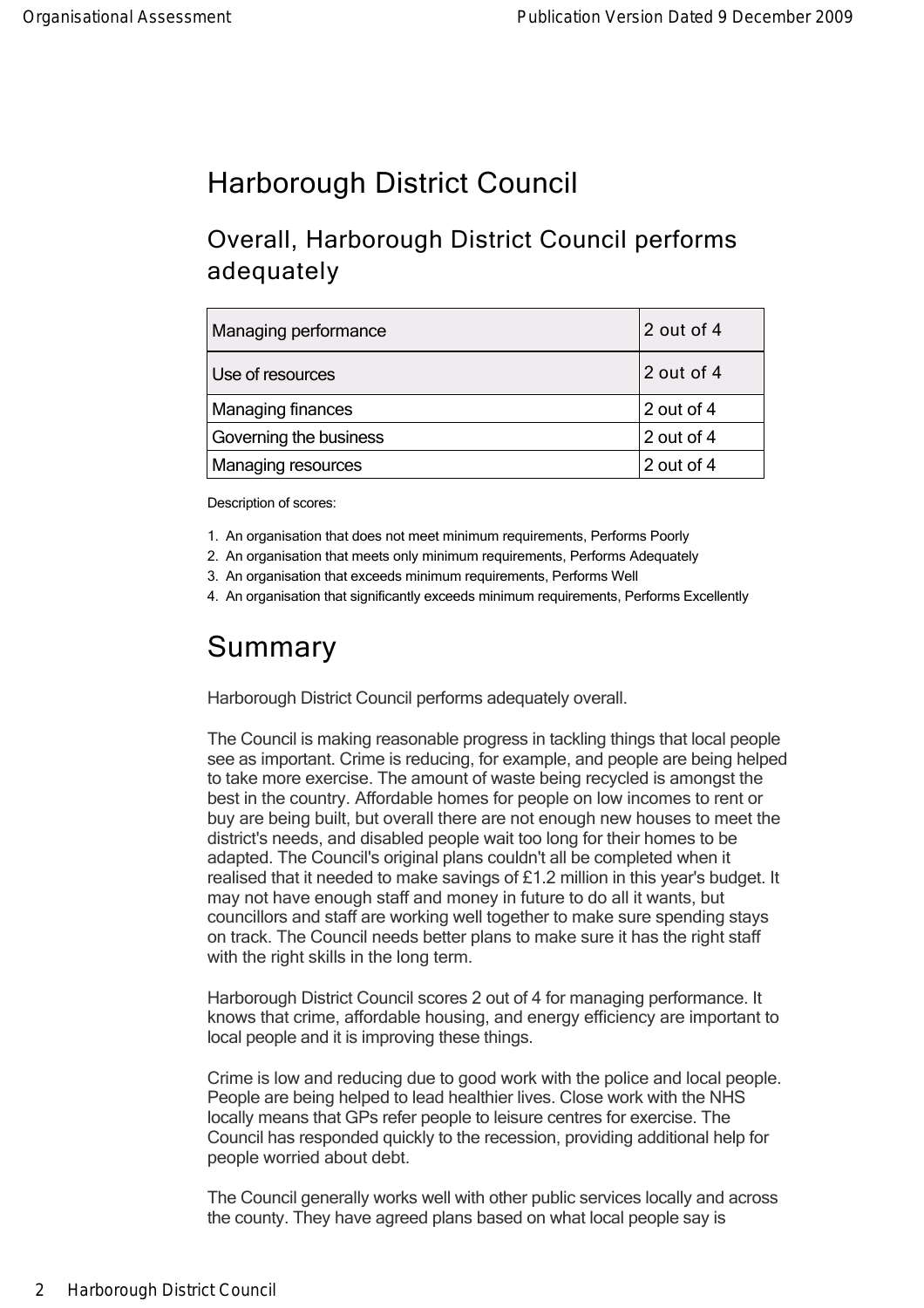important and they are generally clear about who is responsible for doing what. The Council has meetings with local people and improves things that they are concerned about. Overall satisfaction with the Council is about average. The Council helps some vulnerable people but it isn't sure that it is reaching all of the most needy. Disabled people wait too long for their homes to be adapted. The Council has started to look at improvements jointly with other councils but it is too early to see any results yet. It needs to find out who is in most need and make sure that help reaches them quickly.

the county. They have agreed plans based on what local people say is

While sufficient homes for people on low incomes to rent or buy are being provided, not enough homes are being built to meet overall demand. The Council is good at helping people at risk of becoming homeless. A lot of household waste is recycled and this is increasing.

The Council has coped well with having to manage with less money. This led to redundancies and some cuts in services, leaving it unable to complete all its plans. It improved some things like the new website but other changes were delayed. As the Council is still unlikely to have enough staff and money in the future for all its plans, it needs to move more quickly to find other ways of working including shared services with other organisations.

The Council scores 2 out of 4 for use of resources.

It plans its spending well and has had to manage with £1.2 million less, which led to staff and service reductions. This has meant focusing on keeping services going and not completing as many improvements as it had planned. Councillors and staff work well together to make sure spending stays on track.

The Council looks at budgets and progress together so that it understands how changes in one affect the other. It makes sure that councillors and staff behave properly: in claiming expenses, for example.

The Council has reduced sickness absence, but it needs better plans to make sure it has the right staff with the right skills in the long term. It is working on these.

## About Harborough District Council

Harborough is a rural district in south Leicestershire. The main towns are Market Harborough, Lutterworth and Broughton Astley. There are more than 90 villages – most of which have populations of less than 200. The population is around 82,000 with slightly more children and older people than the national average. The total population overall and the number of older people are expected to grow faster than average over the next 20 years. Most people in Harborough are from white ethnic backgrounds with fewer black and minority ethnic people than nationally or in the rest of Leicestershire. The area is relatively affluent with low unemployment, high skills levels and the highest house prices in Leicestershire.

Harborough District Council has 37 councillors. There are 26 Conservatives and 11 Liberal Democrats. This means that the Conservative party is in charge.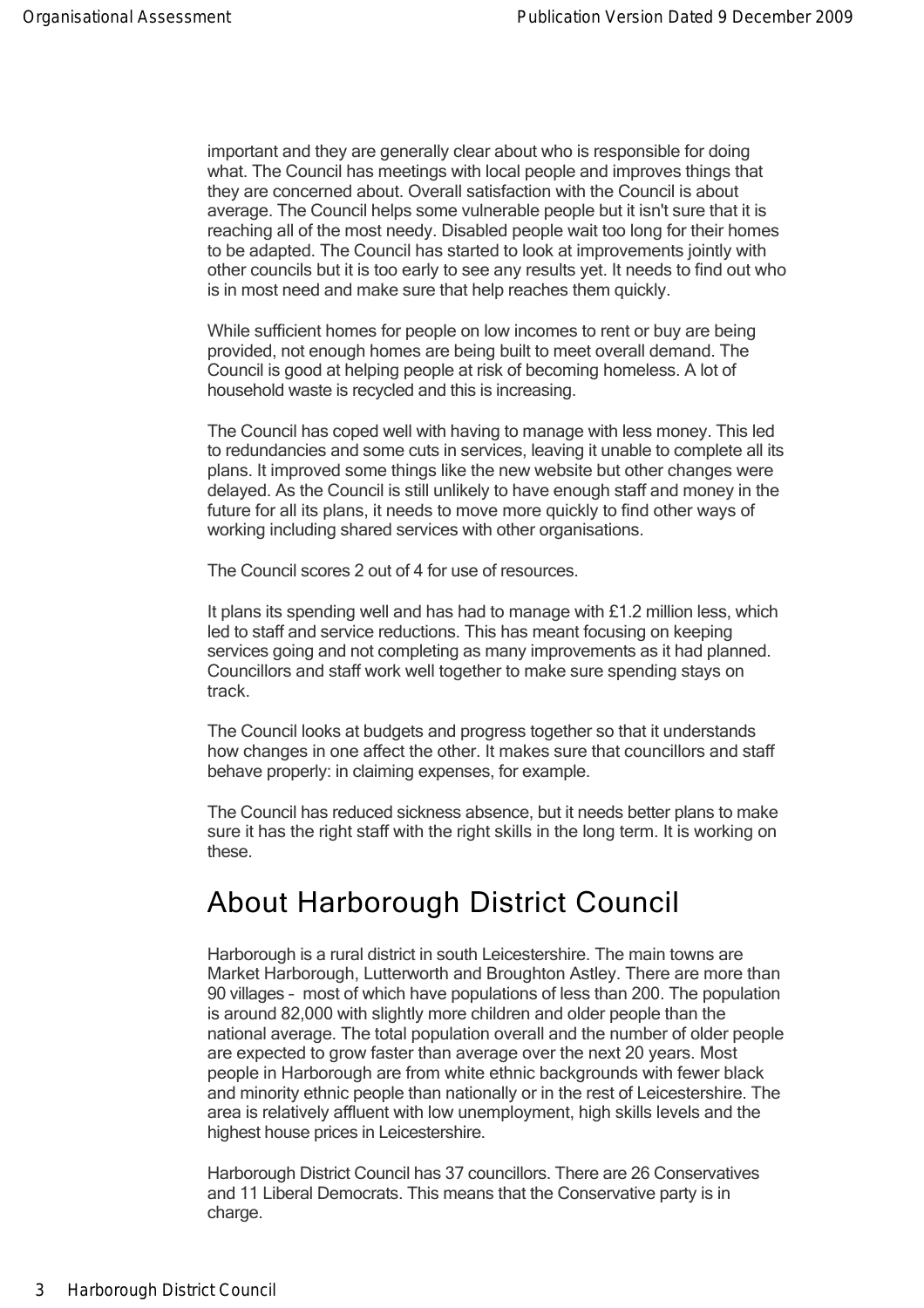After taking the views of local people into account, the Council has agreed 12 priorities grouped into 3 themes. These are:

People – including reducing crime, improving health and wellbeing and supporting rural areas and business;

Place – including housing, environment and waste and recycling;

Resources – including improving efficiency and supporting voluntary organisations.

## Organisational assessment

#### People Theme

Crime and anti-social behaviour in Harborough are low and have fallen further over the last year. Harborough people, according to an official survey, are not as worried about crime or anti-social behaviour as people in similar areas. The Council works with the police and residents to agree where and what to focus on. Using Smart Water – giving a 'fingerprint' to items in your home – in areas with higher burglaries has helped reduce break-ins. Operation Christmas Presence reduced drink related violence and anti-social behaviour in the towns.

The Council is helping people to lead healthier lives. Free swimming for the under 16s and over 60s has increased attendances significantly while a Tennis for Free programme at Welland Park led to a new community tennis club starting up. Joint work with the NHS means that GPs can refer people to the leisure centres for exercise such as the healthy walks scheme. Adults and children have taken part in lots of sport, exercise and dance activities such as the Step Out dance programmes and community sports days in Market Harborough and Lutterworth. Some schemes target particular needs such as childhood obesity and adults with learning disabilities.

Due to the rural nature of the district the Council holds local 'Have your Say' meetings with other public bodies such as police and health to listen to local concerns. This led to drainage ditches being cleared to prevent flooding and improved CCTV in Lutterworth. And special meetings have been held about wind farms and the proposals for an eco town in the district – Pennbury. Overall satisfaction with the Council is about average. People like living in the area and feel they belong.

The Council has done some good things to help vulnerable people. But it doesn't know enough about vulnerable people in the area or whether what it is doing helps those in most need. It jointly runs the new children's centre in Market Harborough with Homestart. Staff have increased school attendance of Traveller children and use of play facilities by the under fives. The Council has helped some disabled people and older people to stay in their own homes by providing grants for weather proofing, repairs, better heating and insulation. However, it adapted fewer homes so that disabled people could stay in their homes than in previous years and the wait for these changes is too long. The Council has started to look at improvements jointly with other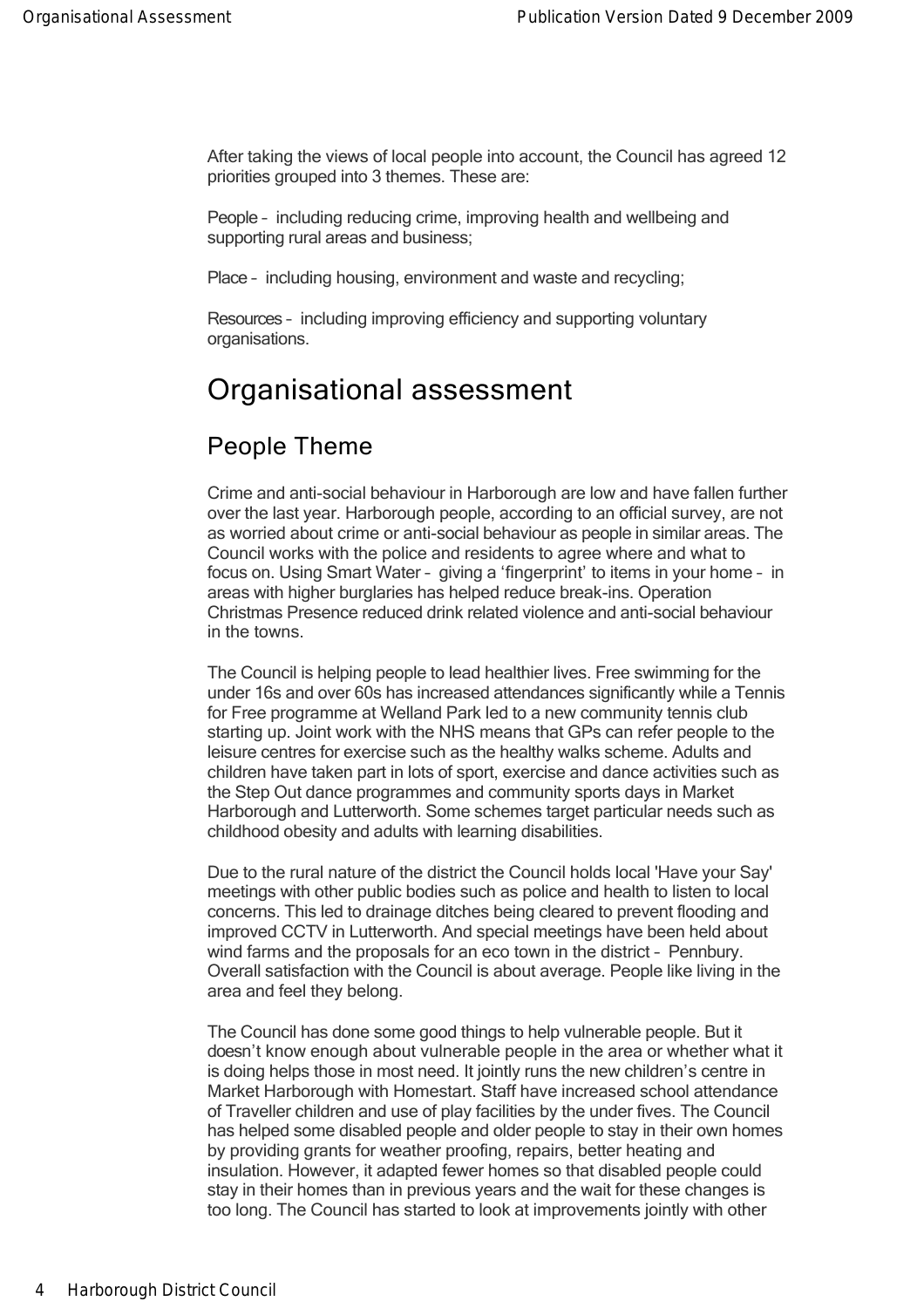too long. The Council has started to look at improvements jointly with other councils but it is too early to see any results yet. It needs to find out who is in most need and make sure that help reaches them quickly.

The recession is affecting Harborough but the Council has responded quickly. It held two conferences for businesses to discuss what to do. As a result the Council website now has links for businesses to get advice. It is paying its bills to local firms promptly and has updated town centre information for visitors about local shops to encourage people to spend more time and money locally. It has a commitment from government to part fund an innovation centre which will provide construction jobs and help new businesses get started.

#### Places Theme

Not enough housing is being built to meet need. An independent survey of housing need says that there is a greater need for affordable homes a year in Harborough than the Council's target or are being built. The survey says about 260 are needed and the Council has a target of 80 affordable homes a year. While some of the need is likely to be met by developments around Leicester. the Council target needs to be increased. The Council fell well short of its own target last year although it is on track this year with a development of 100 affordable homes being completed in May 2009. It is trying to encourage more renting in the private sector to meet some of the shortfall. But its recent record at persuading private landlords to bring empty properties back into use is worse than the national average. It is good at helping people when they are at risk of becoming homeless, dealing with one and a half times as many people as the previous year.

Since council housing has been transferred to Seven Locks Housing Association, good progress has been made in the promised improvements with many new bathrooms, kitchens and heating systems already installed. Prospects for completing the improvements on time are good.

Recycling of household waste has increased to 55 per cent and is amongst the best in the country. The Council is introducing food waste recycling across the district following successful trials in Lutterworth and Broughton Astley. It has increased the number of 'bring' sites to 65 and plans more especially for plastics recycling. The Council has assessed its carbon footprint and set a target to reduce its own carbon emissions by a fifth over the next four years.

#### Resources Theme

The Council's original plans to become more efficient had to be changed when it realised that it needed to make savings of £1.2 million pounds in this years budget. It quickly drew up new plans which included redundancies and some cuts in services. Staff worries about redundancies, having temporary staff in key posts and the work that was needed to deal with the eco town proposal meant that the Council wasn't able to complete everything else it set out to do. It focused well on what was important and managed to make some improvements at the same time. But it is unlikely to have enough staff or money to do everything it plans. It has launched a more user friendly website but plans for 24 hour payments by telephone and internet have been delayed.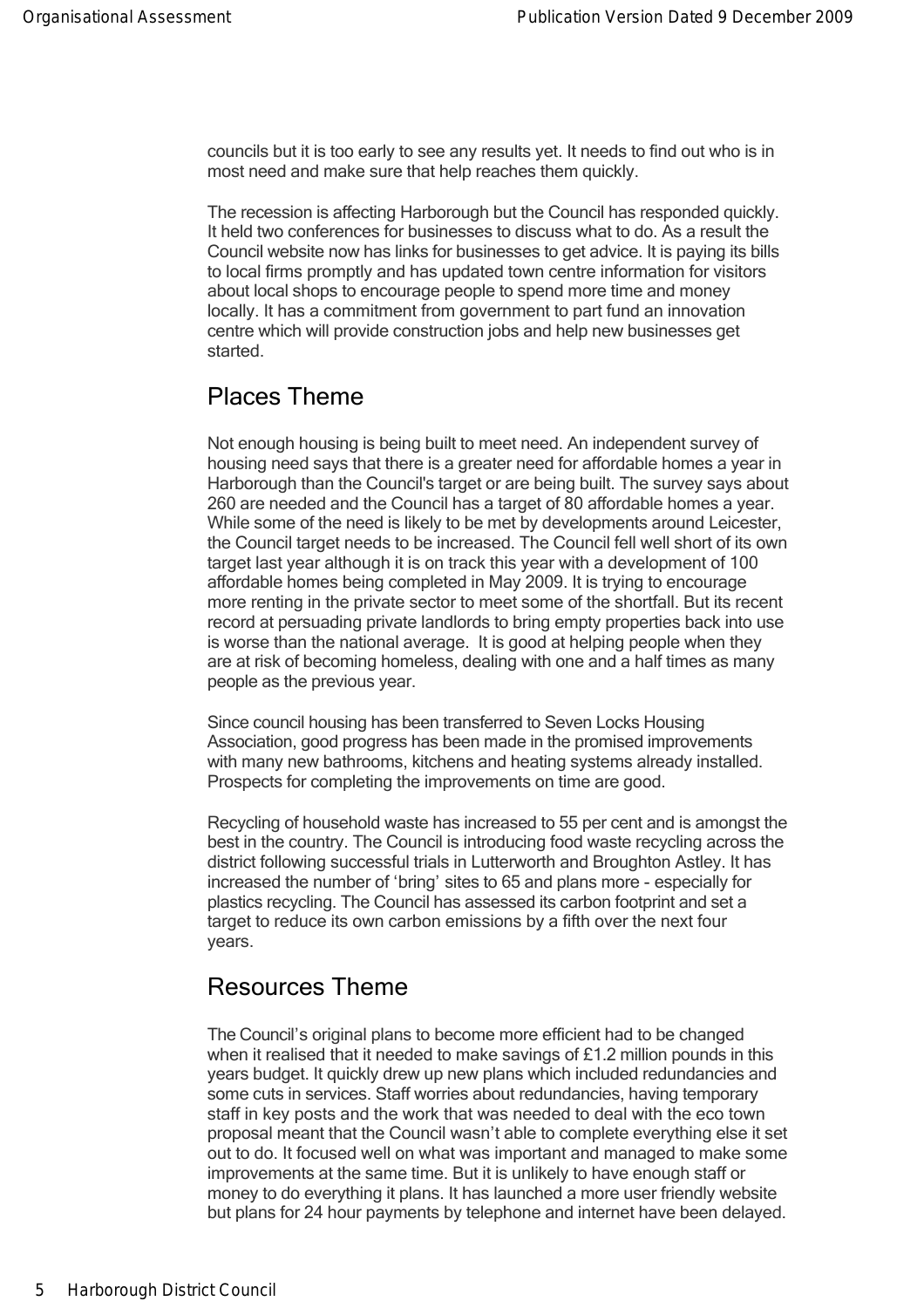Due to the recession, it increased grants to the Citizens Advice Bureau so that it could help more people with debt advice. Six thousand people were helped to cope with debts of £2.6 million and to claim benefits worth £200,000. It improved its planning service and has cleared a large backlog of planning complaints.

The Council achieves some efficiencies by sharing a few services with other councils, such as legal services, internal audit and buying goods. It has looked at sharing more services with other councils but agreements haven't yet been reached. Plans to make better use of council premises have been held up because of difficulties in reaching agreements with other parties The Council is looking at plans for shared offices with Leicestershire County Council and Lutterworth Town Council. Like many public services, the Council may have to make more cutbacks in the future and this is likely to affect services to the public. The Council needs to move quickly on making savings through other ways of working such as sharing more services with others.